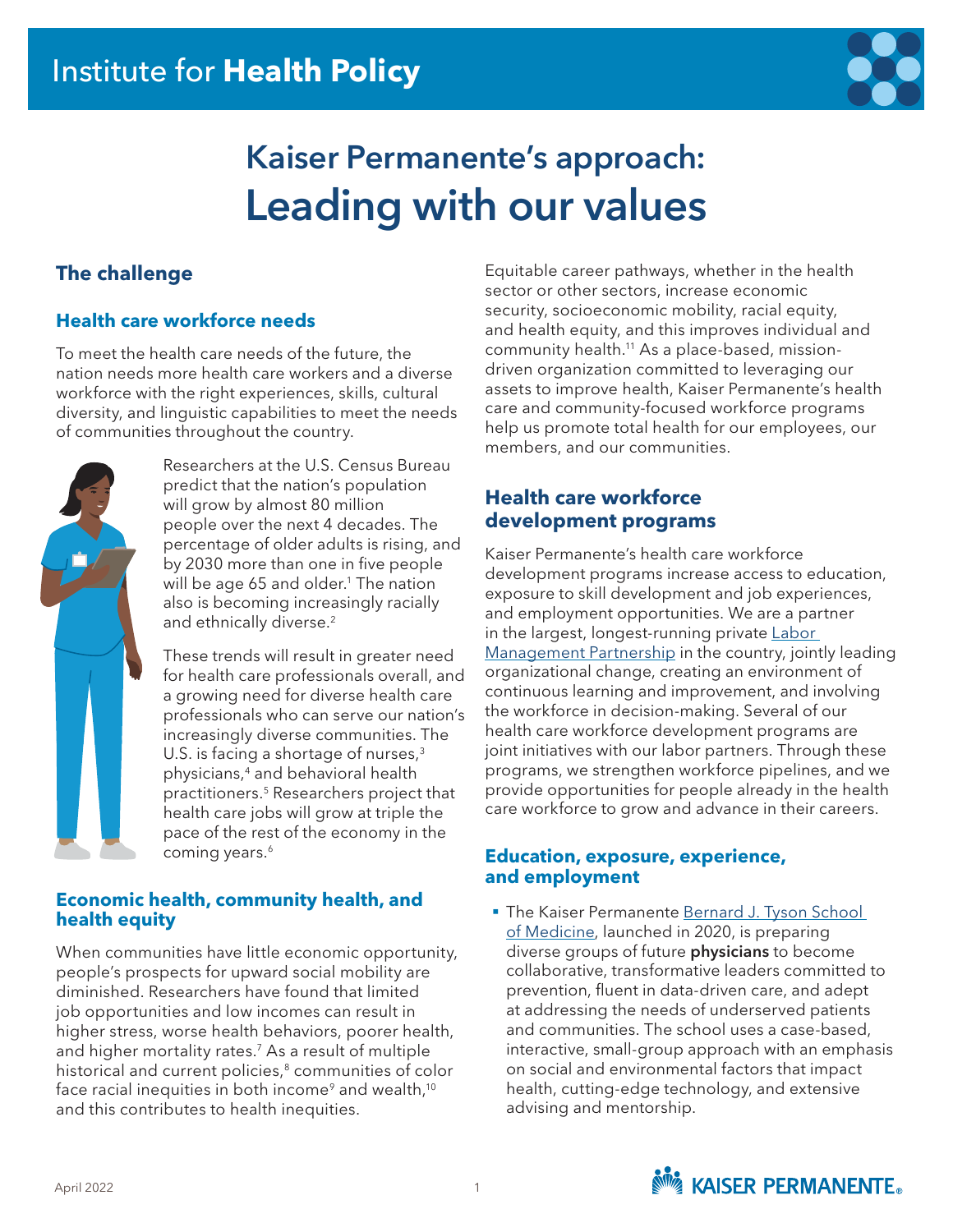- We invest in Graduate Medical Education through physician residency programs, fellowships, and elective rotations that provide academic and clinical training. Through these programs, we trained more than 6,000 residents over the past year.
- [Futuro Health](https://futurohealth.org/), launched in partnership with SEIU United Health Workers West, is a nonprofit community-based organization in California that offers training programs and scholarships, provides wrap-around support, and connects graduates to job opportunities in allied health careers like medical assistants, vocational nurses, community health workers, phlebotomists, pharmacy technicians, lab technicians, care coordinators, data analysts, project managers, and help desk support specialists.
- **The [Kaiser Permanente School of Allied Health](https://kpsahs.edu/careers) is** an accredited, degree-granting post-secondary institution in Northern California that provides academic and clinical training and assistance with job placements in **behavioral/mental** health counseling, radiology, nuclear medicine, ultrasound technology, medical assisting, and phlebotomy. Similarly, our Mental Health Training [Program](https://mentalhealthtraining-ncal.kaiserpermanente.org/) provides comprehensive training to over 200 mental health trainees per year to prepare for roles as practicing licensed professionals.



## **Opportunities for employees**

**• [The Kaiser Permanente Nurse Scholars Academy](https://nursescholars.kaiserpermanente.org/)** supports nurse leaders at all levels of the organization to achieve their highest potential by offering tuition support for qualified nurses to pursue advanced degrees, national certification, and professional development opportunities while they work. The program includes a focus on building a health care workforce that increasingly matches the communities being served



- **The Kaiser Permanente Mental Health Scholars** [Academy](https://kpsahs.edu/ms-counseling-faq-page) is a new \$30 million initiative in California to build a pipeline for additional mental health professionals and increase diversity and representation in the workforce by helping existing Kaiser Permanente employees transition into these roles. Qualifying employees pursuing masters and doctoral degrees in mental health receive tuition support, mentoring, and networking assistance for training placements, and current mental health professionals can also access continuing education opportunities.
- The [Ben Hudnall Memorial Trust](https://bhmt.org/) and SEIU-UHW [Joint Employer Education Fund](https://theedfund.org/) provide tools and resources to help frontline employees gain new skills and advance in their careers through coaching, training and apprenticeship programs, scholarships and tuition reimbursement for degree and certification programs, and computers and mobile hotspot devices for qualifying students.

# **Partnerships and Policy**

Kaiser Permanente also promotes workforce development and economic security through partnerships and public policy. We focus on both clinical and nonclinical opportunities that provide educational support, exposure, work experience, and employment for adults and young people of color, people with low incomes facing barriers to employment, and other underrepresented groups.

■ Kaiser Permanente is partnering with Goodwill Industries and other community-based organizations in Southern California to provide opportunities for people with employment barriers, including veterans, youth, people with disabilities, people experiencing homelessness, and recently incarcerated populations. More than 500 people have been hired through the program into positions with low barriers to entry, such as food and nutrition services, environmental services, and call centers.